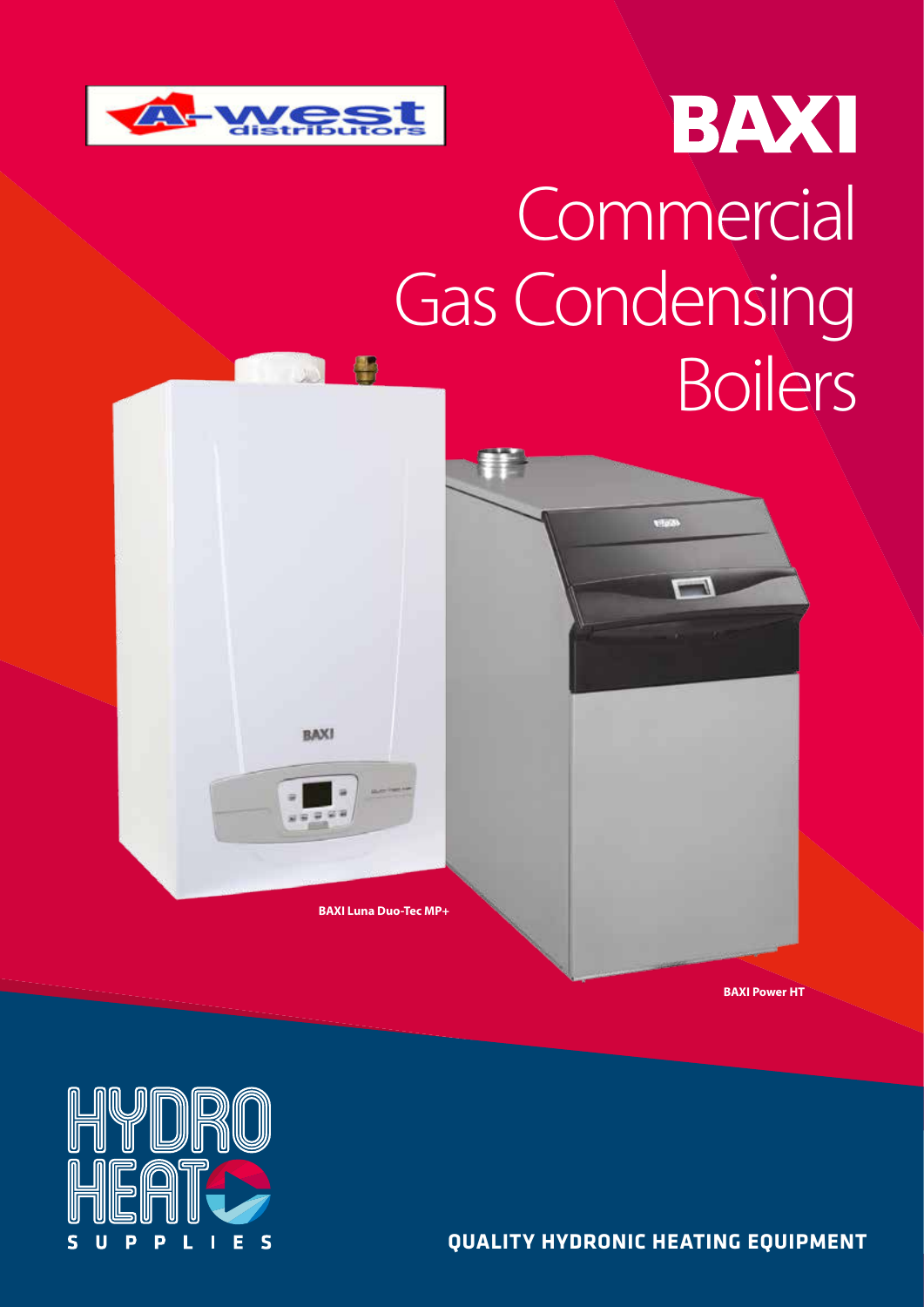The best in European design and manufacturing providing sustainable, efficient heating.

## **BAXI** Commercial Gas Condensing Boilers

÷

The BAXI commercial range of wall and floor mounted commercial boilers uses cutting edge gas condensing technology to maximise efficiency and extend lifespan. BAXI are experts in the field of high output condensing boilers, producing compact and scalable systems ideal for a range of commercial applications. Available in outputs from 35kW to 150kW.

## **A World Leader in Heating Technology**

BAXI are specialised boiler manufacturers based in Vicenza, Italy. Dedicated to boiler manufacturing only, BAXI lead the way in environmentally sustainable, water based heating solutions. BAXI's history dates back over 30 years and they are one of the largest manufacturers of heating boilers in Europe, producing approximately 1 million boilers per year. As BAXI expertise is dedicated to boiler manufacture and development only, this enables BAXI to stay at the cutting edge of boiler technology and deliver the most energy efficient, cost saving boilers on the market. This expertise is what sets BAXI boilers apart.

## **BAXI in Australia**

 $\overline{\mathbf{C}}$ 

HydroHeat Supplies are the exclusive importer of BAXI in Australia. As the BAXI presence HydroHeat are proud to support and maintain one of Europe's leading boiler brands, and arguably the most efficient heating boilers available on the Australian market.

HydroHeat Supplies are the premier wholesale hydronic heating supplies company in Australia, having been established since 1990. HydroHeat supply complete hydronic heating systems to the Austarlian HVAC industry and are synonymous with the BAXI ethos of sustainability and excellence in heating. HydroHeat head office and warehousing is based in Melbourne with national distribution across seven states.

- BAXI Quality European Manufactured
- **BAXI Warranty & Service Support**
- Spare Parts Availability Minimum 10 Years
- **>** Over 10 years in Australia
- **Complete Hydronic System Solutions**
- Certified Installer Training
- System Design Consultation
- **AGA Australian Approvals**
- Wall Hung and Floor Mounted Units
- **Cascade up to 16 Units**
- > DHW & Solar Integration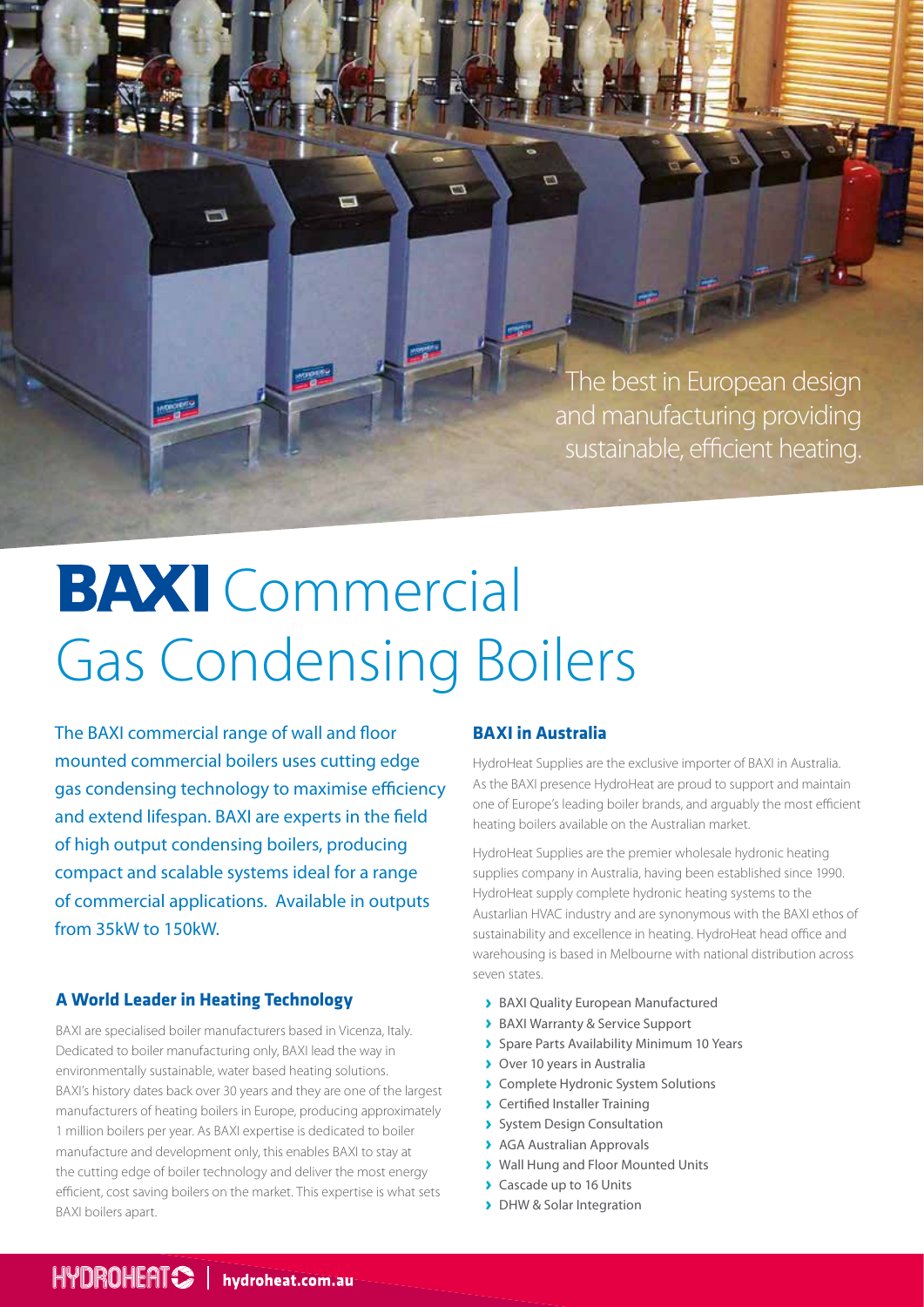## **Why choose BAXI Condensing Boilers?**

- > High Modulation Ratios
- Flexible Cascade Install
- Compact, Light Weight
- **Indoor & Outdoor Use**

m

Stainless Steel Heat Exchangers

## **Complete System Solutions**

HydroHeat supply all boiler accessories needed for complete system solutions. The BAXI commercial range is compatible with a full range of system components and accessories, in addition HydroHeat provide system specification advice and consultation to ensure efficiency targets are reached and to maximise return on investment.

#### Flue Systems

- **Thermostats & Controllers**
- Partage Controllers
- **Relay Boxes**
- Expansion Tanks
- Power HT Plinth Kits
- Valve & Piping Systems
- Fluid Management Systems
- BackFlow Prevention



#### **Retro Fit**

Heating boilers are the most significant component in a commercial building's HVAC system. It is achievable for a 30-50 year old building to gain a 2.5 star to 4.5 star energy efficiency *increase* by retrofitting condensing boilers in place of existing conventional boilers. As heating makes up such a large proportion of a buildings total energy requirements this is a common building upgrade. On a typical 30 year old building, condensing boilers have the potential to reduce annual gas running costs for space heating by as much as 30% providing careful selection and maintenance.

Both the Duo-Tec MP and Power HT are ideal for retro fit application as the compact size and light weight allows for easy installation to difficult access areas or rooftops via elevators and stairwells. If crane access is an option the boilers can be pre-assembled off-site on skids and simply dropped into position.



## **Energy and Cost Saving Benefits**

Class leading 'turndown' modulation ratios enable smooth and energy efficient operation, providing significant savings and return on investment when incorporating condensing boiler technology into buildings.

## **Gas Condensing Boiler Technology**

**BAXI Power HT**

Gas Condensing Boiler technology has been used successfully overseas for over 25 years and since 2004 has been legislated for mandatory use throughout Europe. In Australia however, condensing boilers are a more recent development. Therefore careful selection is critical to ensure longevity and ability of the secondary heat exchanger to withstand corrosion.

**BAXI Duo-Tec MP+**

Most condensing boilers have typical net thermal efficiency of 90-95% as opposed to non-condensing types of around 80%. The BAXI range of condensing boilers operates at up to 97% efficiency. A significant advantage considering heating makes up 15-30% of a building's energy requirements.

Condensing technology reuses 'latent' heat from the flue gases (by incorporating the heat exchanger as an integral part to increase efficiency), which in turn also lowers the temperature of the flue. By doing this the flue gases emit 90% less CO and 80% less NOx in comparison with conventional boilers.

## **BAXI Support & Training**

The BAXI Australia network is supported by HydroHeat trained BAXI installers. HydroHeat installers are trained on the specific requirements of BAXI boiler commissioning and maintenance. HydroHeat reinforce the importance that units are installed and commissioned in accordance with BAXI guidelines and maintained by competent contractors. Servicing is supported Australia wide.

BAXI boilers carry Australian approvals for both Natural Gas and Propane (LPG). Approved for both indoor and outdoor use.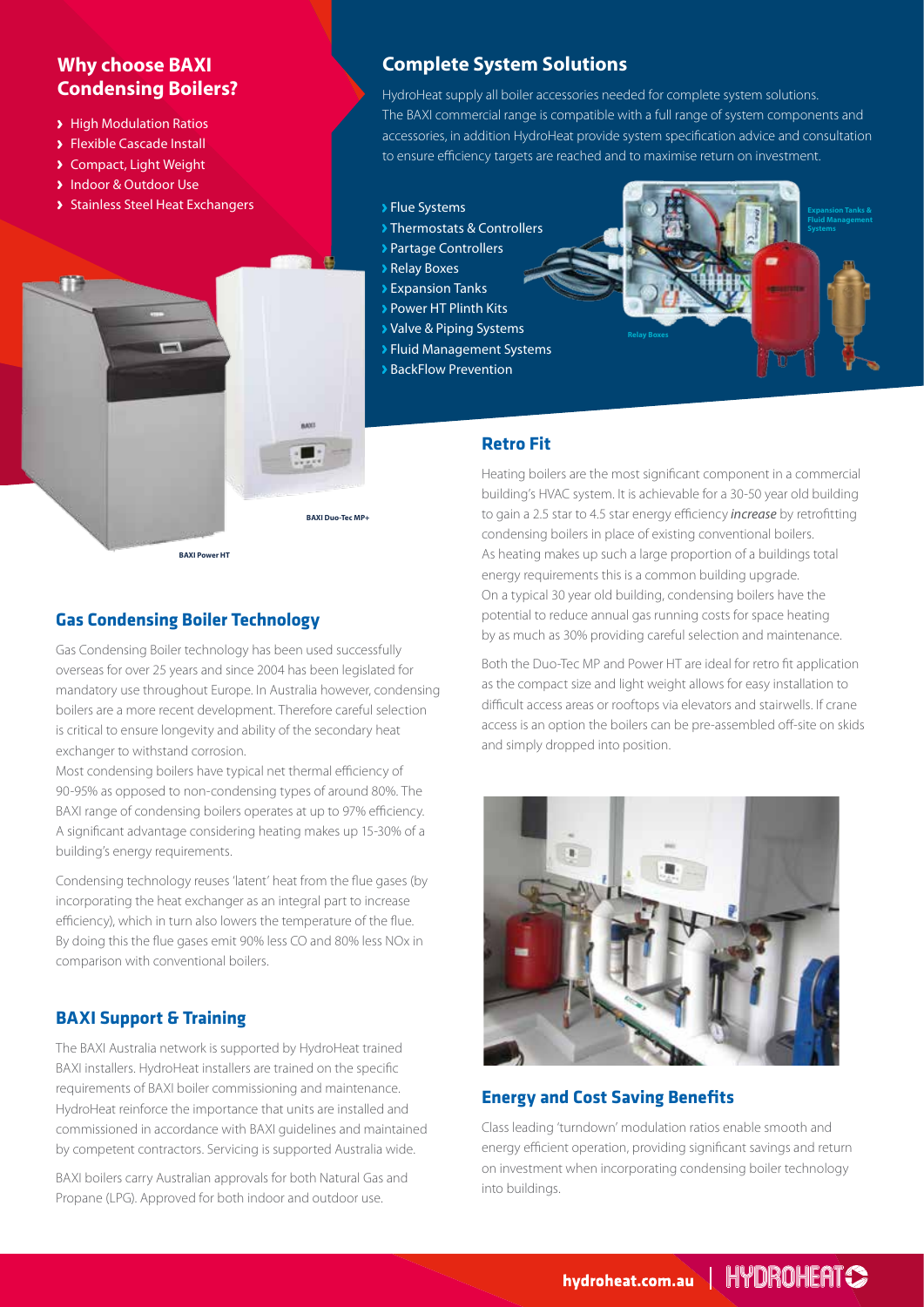# BAXI Luna Duo-Tec MP+

## **WALL HUNG COMMERCIAL GAS CONDENSING BOILER**

**High Ouput BAXI Duo-Tec MP+ gas condensing boilers for light commercial heating applications. Condensing technology extracts and reuses heat from burnt gases to deliver a genuine rated efficiency of 97% making the Duo-Tec MP+ range one of the most green & efficient light commerical boilers on the Australian market.** 

**Class leading 1:9 modulation 'turndown' ratio adjusts heat output to suit demand, enabling ultra smooth energy efficient operation and increased longevity. Wall hung for compact installation, suitable for indoor and outdoor use.**



**Indoor Model**

## **Features & Benefits**

- Six models 35kW 110kW
- Wall hung, compact size and minimal weight
- Indoor / Outdoor, NG, LPG and AGA approved
- Digital control panel with push buttons and backlit LCD display
- ◆ 316 Stainless Steel Heat Exchanger (5 yr warranty) *- Single Chamber (35, 50, 60, 70kW), Double Chamber (90, 110kW)*
- ▶ 4 Bar pressure relief valve included
- $\sum$  Cascade install up to 12 boilers (12 x 110 = 1320kW)
- **Complete range of accessories**
- **>** Frontal access for easy servicing
- **>** Soundproofing for quiet operation
- **>** Frost protection, as well as pump and diverter valve seize prevention
- **>** Built-in outdoor temperature compensation option
- **>** Facility for DHW and solar integration
- **Conforms to strict European ERP standards**
- Mixed zone system (high and low temperature) option
- **>** System to prevent pump sticking, cycles every 24 hours **High Efficiency**

## **High Efficiency**

- Rated Efficiency 97% @ 50 °C, 90% @ 80 °C as per AS 4552
- Upgraded integral High-Flow Modulating Pump for increased flow rate efficiency
- '*think'* intelligent system management to maximise component integration efficiency
- ◆ 1:9 modulation 'turndown' ratio adjusts to heat output, prevents short cycling (1:9 50-110kW, 1:7 35kW)
- **>** Condensing pre-mix burner, reuses waste flue gases reduces noxious waste (up to 80% of NOx, 90% of CO)
- **Modulating fan with electronic speed adjusting system**



*Environmental Reduced N0x waste Reduced CO waste*

*Class leading Energy Efficiency*





*think Intelligent Integrated Operating System*



*Cascade Install Cascade install up to 12 boilers up to 1320kW* 



*Warranty 2 Year Boiler & Parts 5 Year Heat Exchanger* 



*1:9 Modulation Adapts heat output, saves short cycling*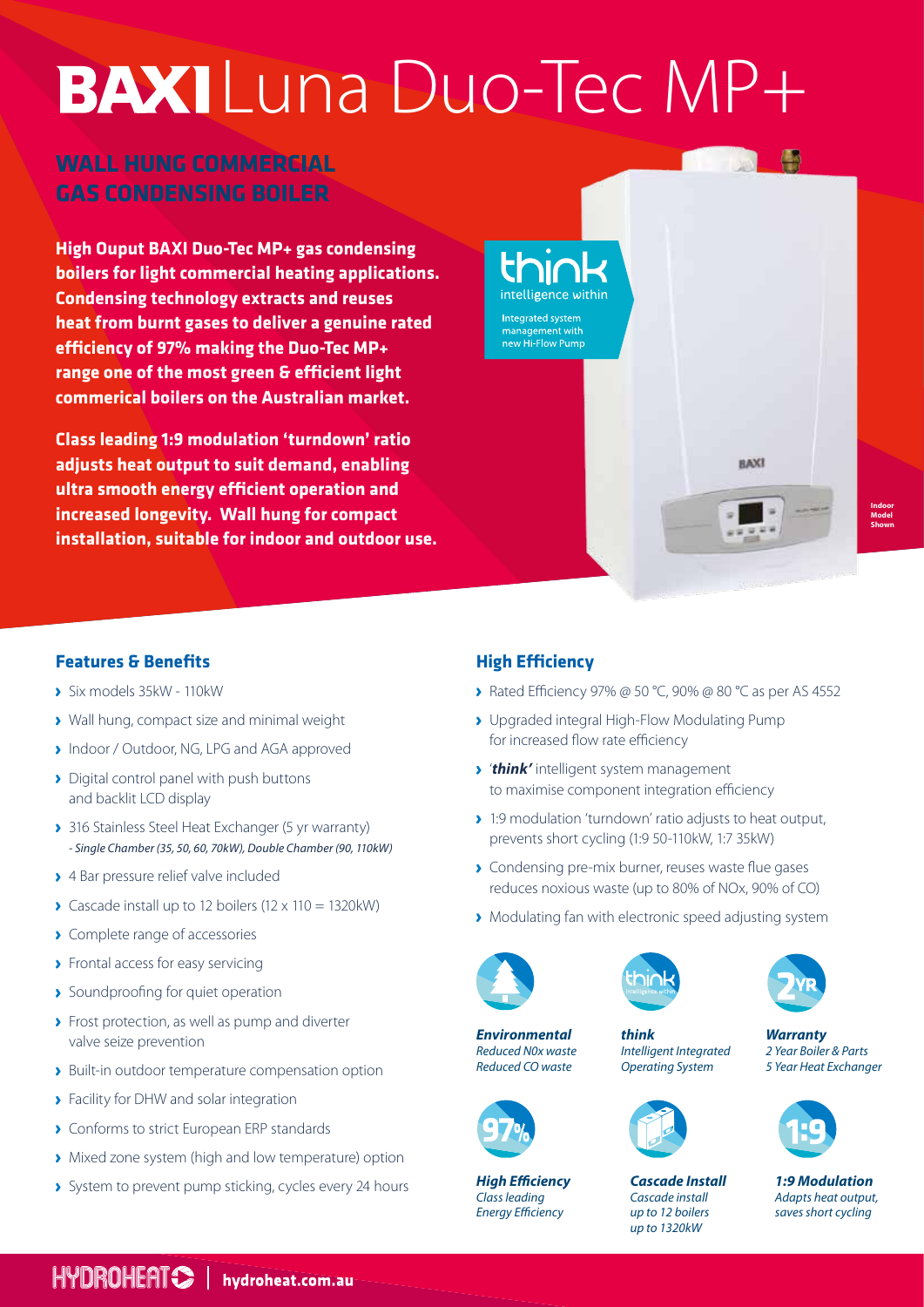### **Control System**

- ▶ Overheat limit thermostat for water/flue exchanger, electronic temperature control by NTC probes
- > Hydraulic differential pressure switch in event of low water or high pressure
- **Electronic thermometer, heating pressure gauge**
- Heating and DHW integrated in the control panel
- > Flow over-temperature thermostat



Duo-Tec MP+ **Indoor Models**



Duo-Tec MP+ **Outdoor Models**

|                                         |                   | <b>Duo-Tec+</b><br>MP35kW | Duo-Tec+<br><b>MP 50kW</b> | <b>Duo-Tec+</b><br><b>MP 60kW</b> | Duo-Tec+<br><b>MP70kW</b> | Duo-Tec+<br>MP 90kW    | Duo-Tec+<br><b>MP 110kW</b> |
|-----------------------------------------|-------------------|---------------------------|----------------------------|-----------------------------------|---------------------------|------------------------|-----------------------------|
| <b>Model Code</b>                       |                   | <b>MP1.35</b>             | <b>MP1.50</b>              | <b>MP1.60</b>                     | <b>MP 1.70</b>            | <b>MP1.90</b>          | <b>MP 1.110</b>             |
| <b>Type (Indoor / Outdoor)</b>          |                   | ID / OD                   | ID / OD                    | ID / OD                           | ID / OD                   | ID / OD                | ID / OD                     |
| <b>Gas Used (Natural / Propane)</b>     |                   | NG/LPG                    | NG/LPG                     | NG/LPG                            | NG/LPG                    | NG/LPG                 | NG/LPG                      |
| <b>Nominal Gas Consumption</b>          | MJ/h              | 140                       | 186                        | 227                               | 268                       | 351                    | 415                         |
| <b>Turn Down Gas Consumption</b>        | M/h               | 20                        | 20                         | 25                                | 30                        | 39                     | 47                          |
| <b>Modulation Ratio</b>                 |                   | 1:7                       | 1:9                        | 1:9                               | 1:9                       | 1:9                    | 1:9                         |
| Max Heat Output at 80/60 °C             | kW                | 33.8                      | 45                         | 55                                | 65                        | 85                     | 102                         |
| Min Heat Output at 80/60 °C             | kW                | 5.0                       | 5.0                        | 6.1                               | 7.2                       | 9.4 NG / 12.2 LPG      | 11.4                        |
| * Efficiency at 80/60 °C                |                   | 90                        | 90                         | 90                                | 90                        | 90                     | 90                          |
| Max Heat Output at 50/30 °C             | kW                | 36.6                      | 48.6                       | 59.4                              | 70.2                      | 91.8                   | 110.2                       |
| Min Heat Output at 50/30 °C             | kW                | 5.4                       | 5.4                        | 6.6                               | 7.8                       | 10.2 NG / 13.1 LPG     | 12.3                        |
| *Efficiency at 50/30 °C                 |                   | 97                        | 97                         | 97                                | 97                        | 97                     | 97                          |
| <b>Min - Max Water Circuit Pressure</b> | bar/kPa           | $0.5 - 4.0 / 50 - 400$    | $0.5 - 4.0 / 50 - 400$     | $0.5 - 4.0 / 50 - 400$            | $0.5 - 4.0 / 50 - 400$    | $0.5 - 4.0 / 50 - 400$ | $0.5 - 4.0 / 50 - 400$      |
| <b>Flue Duct Diameter</b>               | mm                | 80/125                    | 80/125                     | 80/125                            | 80/125                    | 110/160                | 110/160                     |
| <b>Max Flue Temperature</b>             | C°                | 90                        | 92                         | 96                                | 76                        | 70                     | 70                          |
| <b>Waste NOx Emissions</b>              | mg/<br><b>kWh</b> | 31.8                      | 29.8                       | 34.1                              | 34.8                      | 39.5                   | 24.7                        |
| <b>Gas Input Pressure (NG / LPG)</b>    | kPa               | 1.13 / 2.75               | 1.13 / 2.75                | 1.13 / 2.75                       | 1.13 / 2.75               | 1.13 / 2.75            | 1.13 / 2.75                 |
|                                         |                   |                           |                            |                                   |                           |                        |                             |
| <b>Power Supply</b>                     | V/Hz              | 230V / 50Hz               | 230V / 50Hz                | 230V / 50Hz                       | 230V / 50Hz               | 230V / 50Hz            | 230V / 50Hz                 |
| <b>Power Consumption</b>                | W                 | 180                       | 190                        | 210                               | 210                       | 275                    | 320                         |
| <b>Net Weight (Indoor / Outdoor)</b>    | kg                | 40/47                     | 40/47                      | 40/47                             | 50/57                     | 83/95                  | 93/105                      |
| <b>Boiler Capacity (Water Volume)</b>   | ltr               | $\overline{4}$            | 4                          | $\overline{5}$                    | 6                         | 9                      | 10                          |

## **Specification & Performance**

**\* Australian Efficiency Ratings as per AS 4552**

## **AUSTRALIAN APPROVALS**

BAXI Duo-Tec MP+ boilers are tested and approved for Australian use

Indoor and Outdoor applications

Natural Gas and Propane Gas

Relevant Electrical and Fittings approvals







**Complies with AS 3498/AS 4552**

**N28384**

HYDROHEATS hydroheat.com.au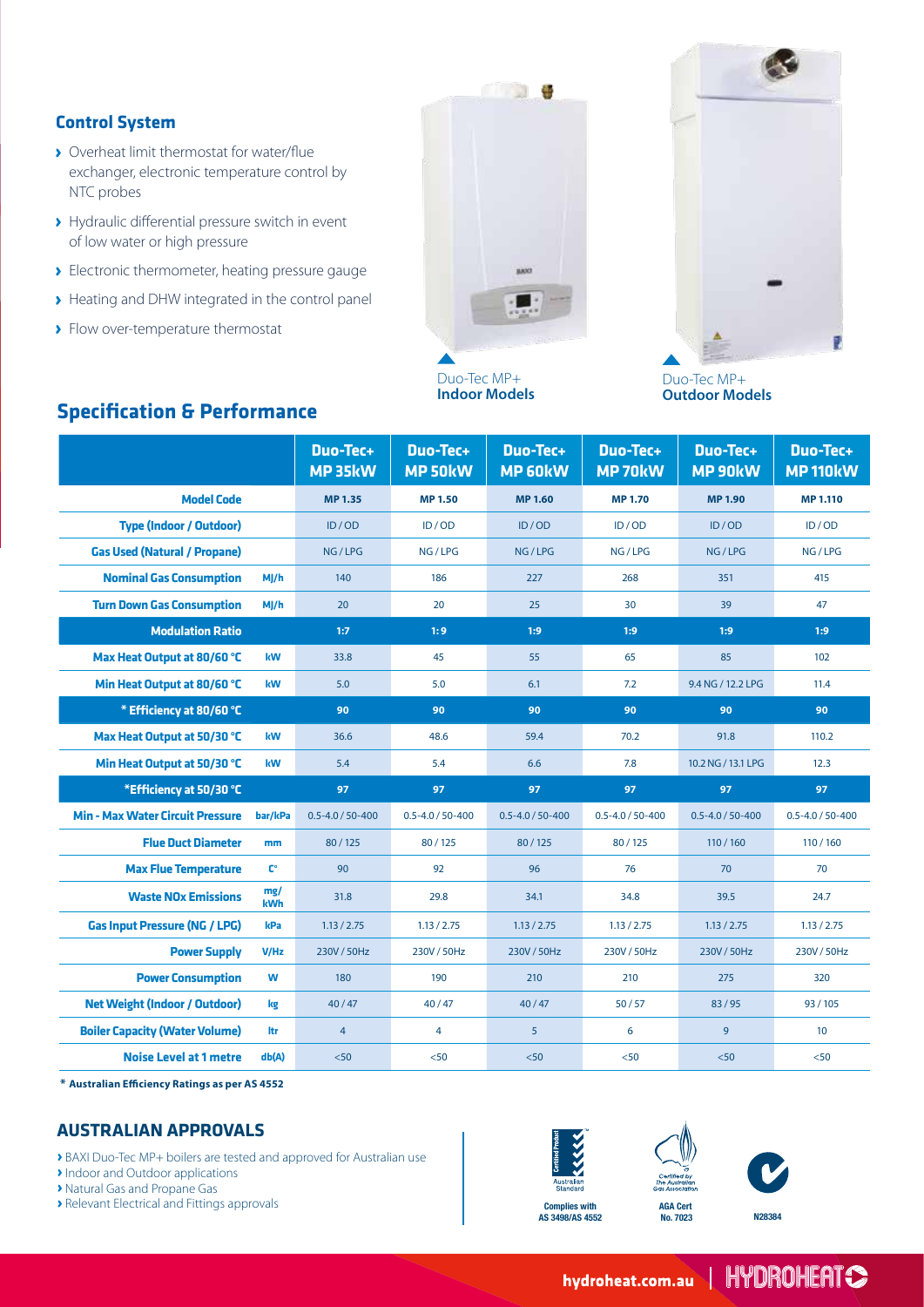## **BAXI** Power HT

## **FLOOR STANDING COMMERCIAL GAS CONDENSING BOILER**

**BAXI Power HT floor standing condensing boilers for commerical applications. Leading European technology, high efficiency and compact dimensions. Suitable for indoor and outdoor installation and available in 85kW, 100kW, 120kW and 150 kW.** 

**Ideal for single unit installations and cascade systems of up to 12 boilers (12 x 150 = 1800kW). AGA approvals for natural and propane gas.** 



## **Features**

- Comes in four models 85kw 150kW, indoor and outdoor use
- Stainless Steel Heat Exchanger, Anti-frost device
- **BAXI by Siemens remote controller and outdoor probe** option for outdoor compensation
- Digital boiler programming and control / double CPU microprocessor for performance optimisation
- System to prevent pump sticking, cycles every 24 hours
- Mixed system control (high and low temperature)
- **Indoor / Outdoor, NG, LPG and AGA approved**
- **>** Facility for DHW and solar integration
- **Conforms to strict European ERP standards**

### **Flexible Cascade Installation**

- $\sum$  Cascade installation up to 12 boilers (12 x 150 = 1800kW)
- Connection available for indirect DHW cylinder electrical connections for secondary heating and DHW pump

## **Retro Fit**

**Compact size and weight ideal for retro fit applications,** difficult access plant rooms and roof tops

## **High Efficiency**

**option.**

仁

- ▶ Rated Efficiency 96% @ 50 °C, 90% @ 80 °C as per AS 4552
- **Condensing pre-mix burner, reuses waste flue gases** reduces noxious waste (up to 80% of NOx, 90% of CO)
- Modulating fan ensures maximum efficiency and constant air/gas ratio across whole range of outputs
- Used in low temperature systems, condensing boilers typically facilitate a reduction of up to 30% in gas expenditure



*Environmental Reduced N0x waste Reduced CO waste*

*High Efficiency Class leading Energy Efficiency*







#### *Cascade Install Cascade install up to 1800kW*



*Warranty 1 Yr Boiler & Parts 5 Yr Heat Exchanger* 



*Compact Compact size for easy install*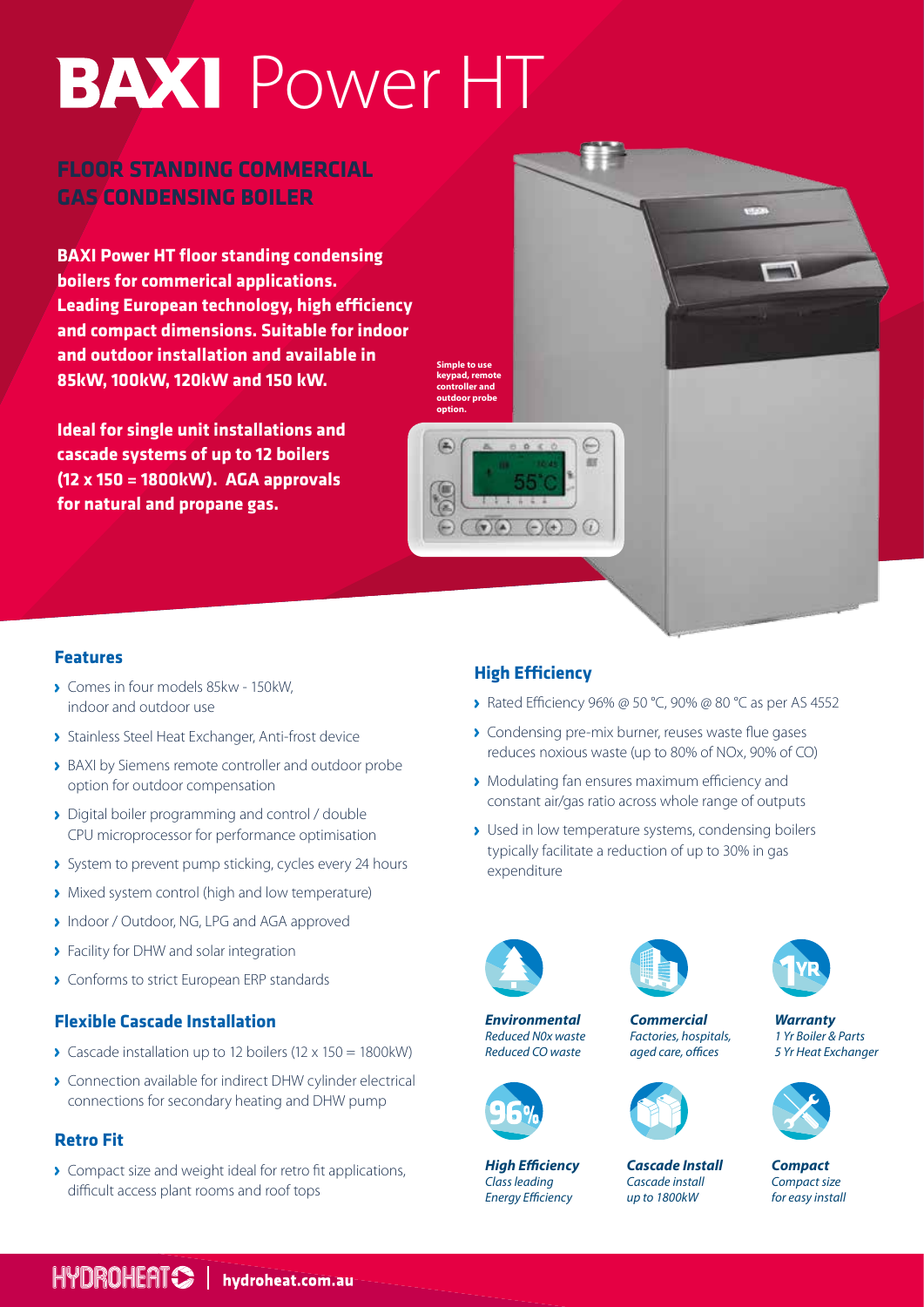### **Complete System Accessories**

- > Complete range of system accessories to support system installations
- Cascade pipe kits, hydraulic separators, relay boxes, flue kits, partage controllers, expansion tanks, valves, fluid management, plinth stands available
- ▶ 1 Year Boiler warranty including parts and labour
- **>** 5 Year Heat Exchanger warranty

**Specification & Performance**





**Outdoor Models**

|                                       |                    | <b>Power HT</b><br>85kW | <b>Power HT</b><br><b>100kW</b> | <b>Power HT</b><br><b>120kW</b> | <b>Power HT</b><br><b>150kW</b> |
|---------------------------------------|--------------------|-------------------------|---------------------------------|---------------------------------|---------------------------------|
| <b>Model Code</b>                     |                    | <b>PHT 1.0850</b>       | PHT 1.1000                      | PHT 1.1200                      | PHT 1.1500                      |
| <b>Type (Indoor / Outdoor)</b>        |                    | ID / OD                 | ID/OD                           | ID/OD                           | ID / OD                         |
| <b>Gas Used (Natural / Propane)</b>   |                    | NG/LPG                  | NG/LPG                          | NG/LPG                          | NG/LPG                          |
| <b>Nominal Gas Consumption</b>        | MJ/h               | 350                     | 367                             | 444                             | 554                             |
| <b>Turn Down Gas Consumption</b>      | MJ/h               | 112                     | 128                             | 155                             | 194                             |
| <b>Modulation Ratio</b>               |                    | 1:3                     | 1:3                             | 1:3                             | 1:3                             |
| Max Heat Output at 80/60 °C           | kW                 | 85                      | 100                             | 120                             | 150                             |
| Min Heat Output at 80/60 °C           | kW                 | 32.2                    | 35.8                            | 39.0                            | 40.4                            |
| * Efficiency at 80/60 °C              | $\%$               | 90                      | 90                              | 90                              | 90                              |
| Max Heat Output at 50/30 °C           | kW                 | 89.3                    | 105                             | 126                             | 157.8                           |
| Min Heat Output at 50/30 °C           | kW                 | 34.9                    | 38.8                            | 42.1                            | 43.7                            |
| * Efficiency at 50/30 °C              | $\%$               | 96                      | 96                              | 96                              | 96                              |
| <b>Min-Max Water Circuit Pressure</b> | bar/kPa            | $0.5 - 4.0 / 50 - 400$  | $0.5 - 4.0 / 50 - 400$          | $0.5 - 4.0 / 50 - 400$          | $0.5 - 4.0 / 50 - 400$          |
| <b>Heating Circuit Temp Range</b>     | °C                 | $25 - 80$               | $25 - 80$                       | $25 - 80$                       | $25 - 80$                       |
| <b>Waste NOx Emissions</b>            | mg/kWh             | 38                      | 35                              | 32                              | 35                              |
| <b>Gas Input Pressure (NG/ LPG)</b>   | kPa                | 1.13 / 2.75             | 1.13 / 2.75                     | 1.13 / 2.75                     | 1.13 / 2.75                     |
| <b>Flue Connection</b>                | mm                 | 100                     | 100                             | 100                             | 100                             |
| <b>Max Flue Temperature</b>           | $\mathsf{C}^\circ$ | 78                      | 80                              | 77                              | 75                              |
| <b>Power Supply</b>                   | V/Hz               | 240V / 50Hz             | 240V / 50Hz                     | 240V / 50Hz                     | 240V / 50Hz                     |
| <b>Power Consumption</b>              | W                  | 100                     | 160                             | 235                             | 235                             |
| <b>Net Weight (Indoor / Outdoor)</b>  | kg                 | 75/80                   | 83/88                           | 95/100                          | 103/108                         |
| <b>Boiler Capacity (Water Volume)</b> | It                 | 13.7                    | 21                              | 23.3                            | 25.3                            |
| <b>Noise Level at 1metre</b>          | db(A)              | < 50                    | < 50                            | < 50                            | < 50                            |

**\* Australian Efficiency Ratings as per AS 4552**

### **AUSTRALIAN APPROVALS**

BAXI Power HT boilers are tested and approved for Australian use

Indoor and Outdoor applications

Natural Gas and Propane Gas

**PERSONAL EXAMPLE A** Relevant Electrical and Fittings approvals **N28384 N28384**<br> **N28384**<br> **N28384**<br> **N28384**<br> **N28384**<br> **N283848/AS4552** 





**AGA Cert No. 7023**



HYDROHERTS

**Complies with AS 3498/AS 4552**